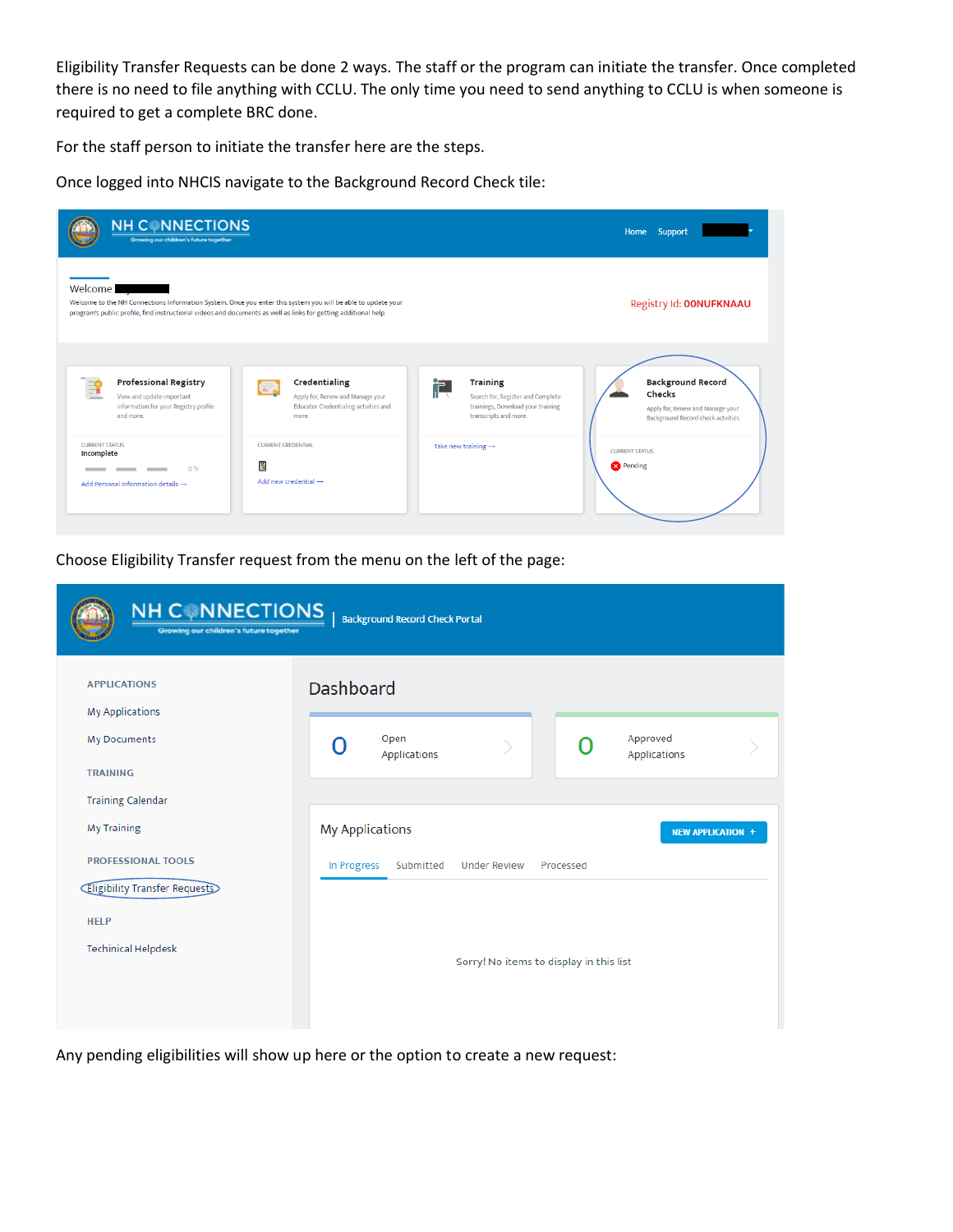| <b>« Back to Dashboard</b> |                                                                                                                                        |               |
|----------------------------|----------------------------------------------------------------------------------------------------------------------------------------|---------------|
| G                          | No eligibility transfer requests have been made<br>Once a request has been made, it will appear here. Click the button to get started. | NEW REQUEST + |

## Complete the fields on this page and SUBMIT:

## New Eligibility Transfer Request

Submit a new request using the fields below. Once the request has been submitted you will recieve updates via email, and on this portal as they occur.

 $^*$  indicates required field

| <b>Applicant Name</b>                                                 |                                     | Current or Most Recent Program Name           |                                                                |
|-----------------------------------------------------------------------|-------------------------------------|-----------------------------------------------|----------------------------------------------------------------|
|                                                                       |                                     | E.<br><b>BRC Testing Program Center Based</b> | $\times$                                                       |
| <b>Applicant Email</b>                                                |                                     | <b>Applicant Phone</b>                        |                                                                |
|                                                                       |                                     | $(555) 555-5555$                              |                                                                |
| Are you still working at this program?<br>◯ Yes                       |                                     | *Employment End Date                          |                                                                |
| $\bullet$ No                                                          |                                     | Mar 28, 2022                                  | 齒                                                              |
|                                                                       |                                     |                                               |                                                                |
| <b>New Program Information</b>                                        |                                     |                                               |                                                                |
| <b>New Program Name</b>                                               | * Eligibility Transfer Request Date |                                               | * Role                                                         |
| <b>Testing BRC Program Family Based</b><br>E <sub>n</sub><br>$\times$ | Mar 28, 2022                        | 繭                                             | <b>Family Child Care Assistant</b><br>$\overline{\phantom{a}}$ |
| <b>Street Address</b>                                                 |                                     | Apt/Suite #                                   |                                                                |
|                                                                       |                                     |                                               |                                                                |
| City                                                                  | State                               |                                               | Zip/Postal Code                                                |
|                                                                       |                                     | $\checkmark$                                  |                                                                |
|                                                                       |                                     |                                               | <b>SUBMIT</b><br><b>CANCEL</b>                                 |

## You will see the status of your submission here:

| <b>« Back to Dashboard</b> |                                                                                                                |                        |                       |               |                |
|----------------------------|----------------------------------------------------------------------------------------------------------------|------------------------|-----------------------|---------------|----------------|
|                            | <b>Eligibility Transfer Requests</b><br>View all transfer requests that has been submitted or create a new one |                        |                       |               | NEW REQUEST +  |
| <b>FULL NAME</b>           | <b>NEW PROGRAM NAME</b>                                                                                        | <b>INITIATION DATE</b> | <b>DATE SUBMITTED</b> | <b>STATUS</b> |                |
|                            | <b>Testing BRC Program Family Based</b>                                                                        | 3/27/2022              | 3/28/2022             | Submitted     | View Details » |

And you will receive and e-mail letting you know the application has been submitted. (In some cases the director will receive and email, but not always, the director should follow the next steps to approve the transfer)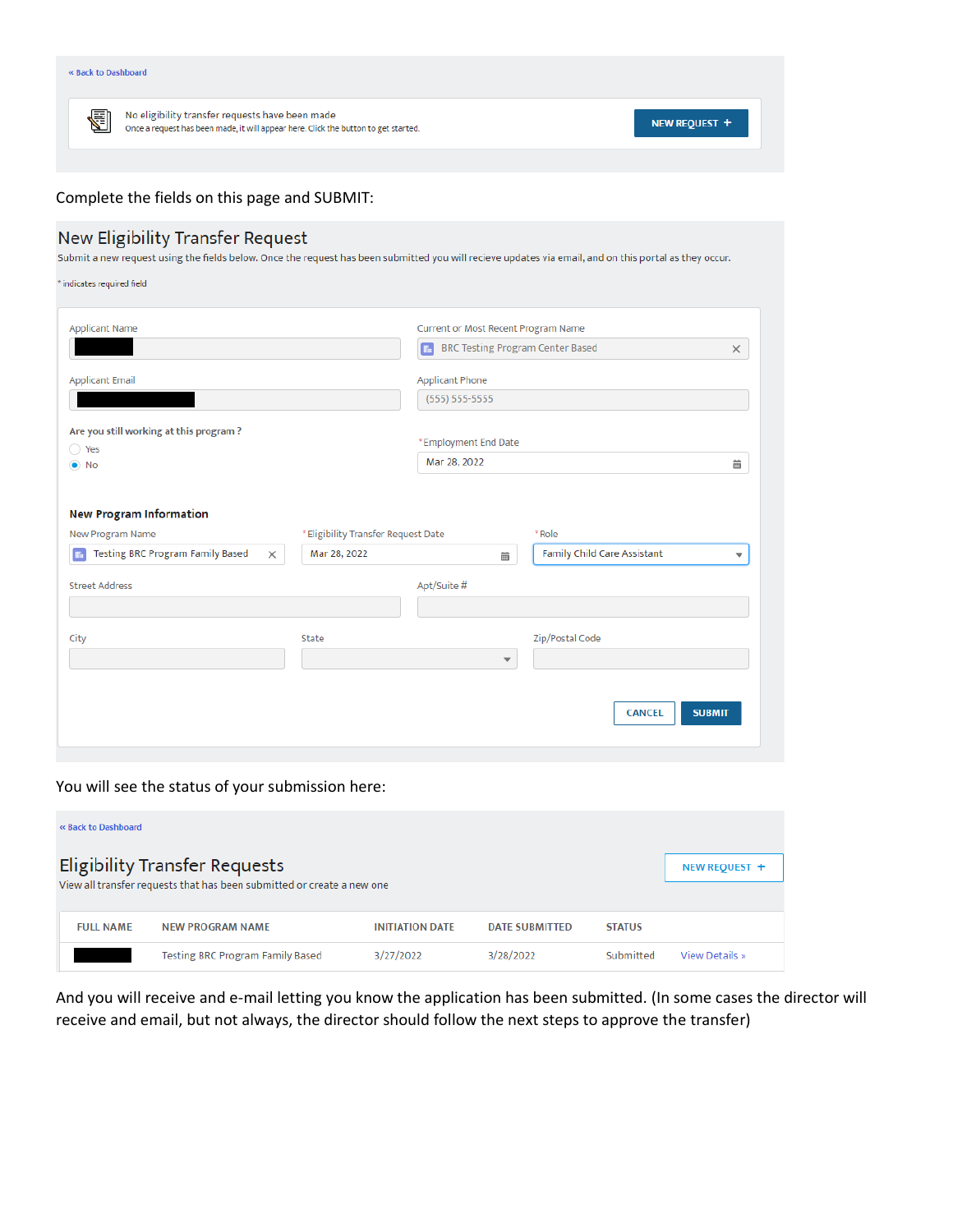Date: 3/28/2022

Re: Eligibility Transfer Request

Dear ٠

You have initiated an Eligibility Transfer Request within the NH Four anter minister on a Enginemy Fransier Keepesto winnin the NTT Connections Information System portal. The program you are requesting to teamsfer to has been notified, and will be required to verify your request, and ap

https://uat-nhpublichealth.cs32.force.com/nhccis

Sincerely,<br>Department of Health and Human Services Child Care Licensing Unit<br>129 Pleasant Street, Concord, NH 03301

Phone: (603) 271-9025 Finde: (003) 271-4782<br>Fax: (603) 271-4782<br>Email: <u>CCLUnit@dhhs.nh.gov</u><br>https://www.dhhs.nh.gov/oos/celu/index.htm

The Center Director or Family provider may then approve the transfer by logging into NHCHIS and entering the Background Record Check area though the tile on that home page. From there choose the Eligibility Transfer Request option the menu along the left hand side of the page:

| <b>NH CONNECTIO</b><br>Growing our children's future together |
|---------------------------------------------------------------|
| <b>APPLICATIONS</b>                                           |
| <b>My Applications</b>                                        |
| Document Library                                              |
| <b>PROFESSIONAL TOOLS</b>                                     |
| (Eligibility Transfer Requests)                               |
| <b>DEPARTMENT</b>                                             |
| <b>Staff Roster</b>                                           |
| <b>INITIATE BRCS</b>                                          |
| <b>Initiate BRCs for Staff</b>                                |
|                                                               |

Once you enter that area of the roster you will have three tabs related to the status of your staff. Choose Eligibility Transfer Requests and the arrow next to the Submitted option for the person you wish to approve or deny:

| <b>Staff Roster</b><br>Browse, search and view staff members using the filters and fields below. |                                                     |                  |  |  |                                        |  |  |  |  |        |                                                    |  |  |           |                       |                    |               | Add New Staff |  |
|--------------------------------------------------------------------------------------------------|-----------------------------------------------------|------------------|--|--|----------------------------------------|--|--|--|--|--------|----------------------------------------------------|--|--|-----------|-----------------------|--------------------|---------------|---------------|--|
| $\vee$ Testing BRC Program Family Based                                                          |                                                     |                  |  |  |                                        |  |  |  |  |        |                                                    |  |  |           |                       |                    |               |               |  |
| <b>Eligibility Transfer Requests</b>                                                             |                                                     |                  |  |  | Pending Hires                          |  |  |  |  | Active |                                                    |  |  |           |                       |                    |               |               |  |
| All                                                                                              | A B C D E F G H I J K L M N O P Q R S T U V W X Y Z |                  |  |  |                                        |  |  |  |  |        |                                                    |  |  |           |                       | Q Search to filter |               |               |  |
|                                                                                                  |                                                     | <b>FULL NAME</b> |  |  | <b>NEW PROGRAM NAME</b>                |  |  |  |  |        | <b>ELIGIBILITY TRANSFER</b><br><b>REQUEST DATE</b> |  |  |           | <b>DATE SUBMITTED</b> |                    | <b>STATUS</b> |               |  |
|                                                                                                  |                                                     |                  |  |  | Testing BRC<br>Program<br>Family Based |  |  |  |  |        | 3/27/2022                                          |  |  | 3/28/2022 |                       |                    | Submitted     |               |  |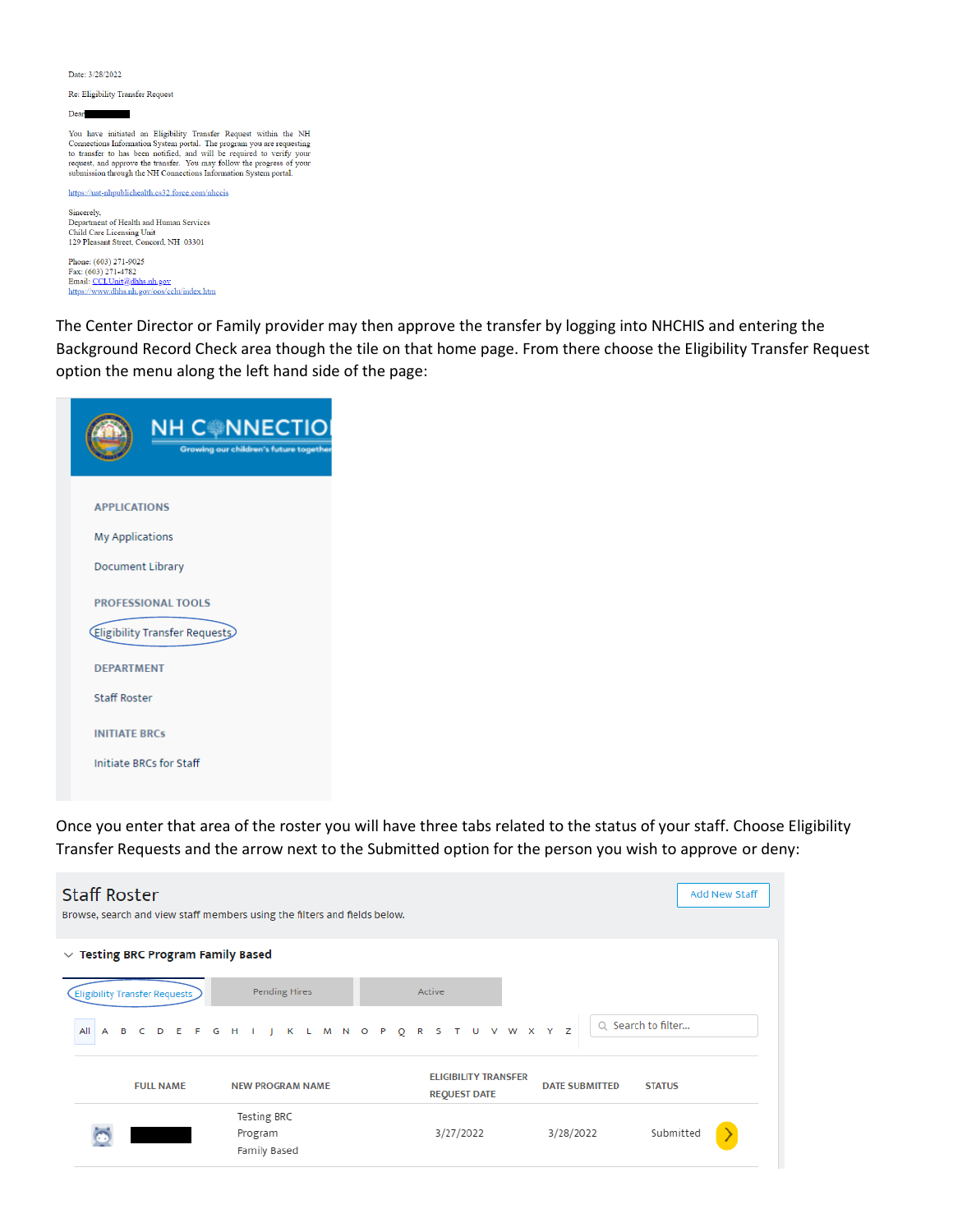From the next screen you can approve or deny the request by choosing the appropriate option.

| <b>Staff Roster</b>                     | Browse, search and view staff members using the filters and fields below.           |                                                       | <b>Add New Staff</b>                       |
|-----------------------------------------|-------------------------------------------------------------------------------------|-------------------------------------------------------|--------------------------------------------|
| $\vee$ Testing BRC Program Family Based |                                                                                     |                                                       |                                            |
| <b>Eligibility Transfer Requests</b>    | <b>Pending Hires</b>                                                                | Active                                                |                                            |
| « Back to transfer requests             |                                                                                     |                                                       |                                            |
| <b>Eligibility Transfer Request</b>     | View information provided with your eligibility transfer, or withdraw your request. |                                                       | <b>DENY</b><br><b>APPROVE</b>              |
|                                         |                                                                                     |                                                       |                                            |
| <b>Current status</b><br>• Submitted    | Date submitted<br>3/28/2022                                                         | <b>Eligibility Transfer Request Date</b><br>3/27/2022 | Role<br><b>Family Child Care Assistant</b> |
| <b>Request Details</b>                  |                                                                                     |                                                       |                                            |
| <b>Current Program Name</b>             |                                                                                     | <b>New Program Name</b>                               |                                            |

You will receive confirmation that you want to approve this request and then the person will be added to your Active tab (you may need to refresh the screen).

| « Back to transfer requests                                                                   |                                                                                                                                                               |
|-----------------------------------------------------------------------------------------------|---------------------------------------------------------------------------------------------------------------------------------------------------------------|
| Eligibility Transfer Deque                                                                    | <b>Approve Request Confirmation</b>                                                                                                                           |
|                                                                                               | Do you want to approve current request?                                                                                                                       |
|                                                                                               | <b>APPROVE</b><br><b>CANCEL</b>                                                                                                                               |
| Current Program Name                                                                          | New Program Name                                                                                                                                              |
|                                                                                               | The individual will receive an e-mail indicating they have been approved                                                                                      |
|                                                                                               | Sandbox: NH Child Care Licensing Unit - Eligibility Transfer Request approval D Inbox x                                                                       |
| NH CCLU - BRC cclunit@dhhs.nh.gov via oc8duomgxc6ll.r-3b65eae.cs32.bnc.sandbox.salesforce.com |                                                                                                                                                               |
|                                                                                               | D                                                                                                                                                             |
|                                                                                               |                                                                                                                                                               |
|                                                                                               | Date: 3/28/2022                                                                                                                                               |
|                                                                                               | Re: Eligibility Transfer Request approval                                                                                                                     |
|                                                                                               | Dear.                                                                                                                                                         |
|                                                                                               | Your Eligibility Transfer request has been approved, and the NH<br>Connections Information System has been updated to reflect your<br>transfer of employment. |
|                                                                                               | Sincerely,<br>Department of Health and Human Services<br>Child Care Licensing Unit<br>129 Pleasant Street, Concord, NH 03301                                  |
|                                                                                               | Phone: (603) 271-9025<br>Fax: (603) 271-4782<br>Email: CCLUnit@dhhs.nh.gov<br>https://www.dhhs.nh.gov/oos/cclu/index.htm                                      |
|                                                                                               |                                                                                                                                                               |

For the Director or Family Provider to initiate the transfer request they should first log into NHCCIS and access their Background Record Check tile. After choosing the staff Roster on the left hand menu they should choose "Add New Staff":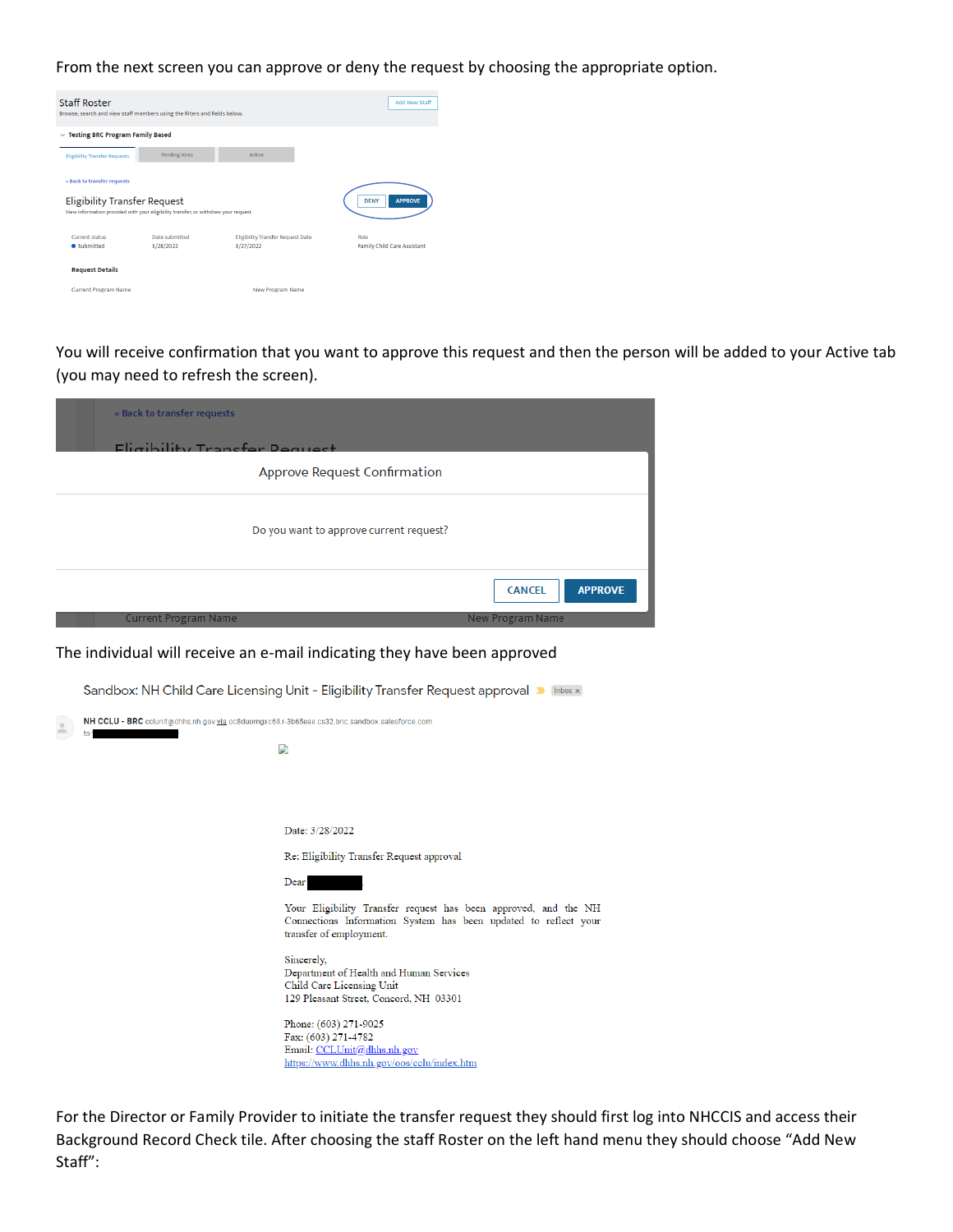| <b>APPLICATIONS</b>                         | « Back to Dashboard                                                                              |               |
|---------------------------------------------|--------------------------------------------------------------------------------------------------|---------------|
| My Applications                             |                                                                                                  |               |
| <b>Document Library</b>                     | <b>Staff Roster</b><br>Browse, search and view staff members using the filters and fields below. | Add New Staff |
| <b>PROFESSIONAL TOOLS</b>                   | $\vee$ Testing BRC Program Family Based                                                          |               |
| <b>Eligibility Transfer Requests</b>        |                                                                                                  |               |
| <b>CRABIMENT</b>                            | <b>Eligibility Transfer Requests</b><br><b>Pending Hires</b><br>Active                           |               |
| <b>Staff Roster</b><br><b>INITIATE BRCs</b> | Q Search to filter<br>AI A B C D E F G H I J K L M N O P Q R S T U V W X Y Z                     |               |